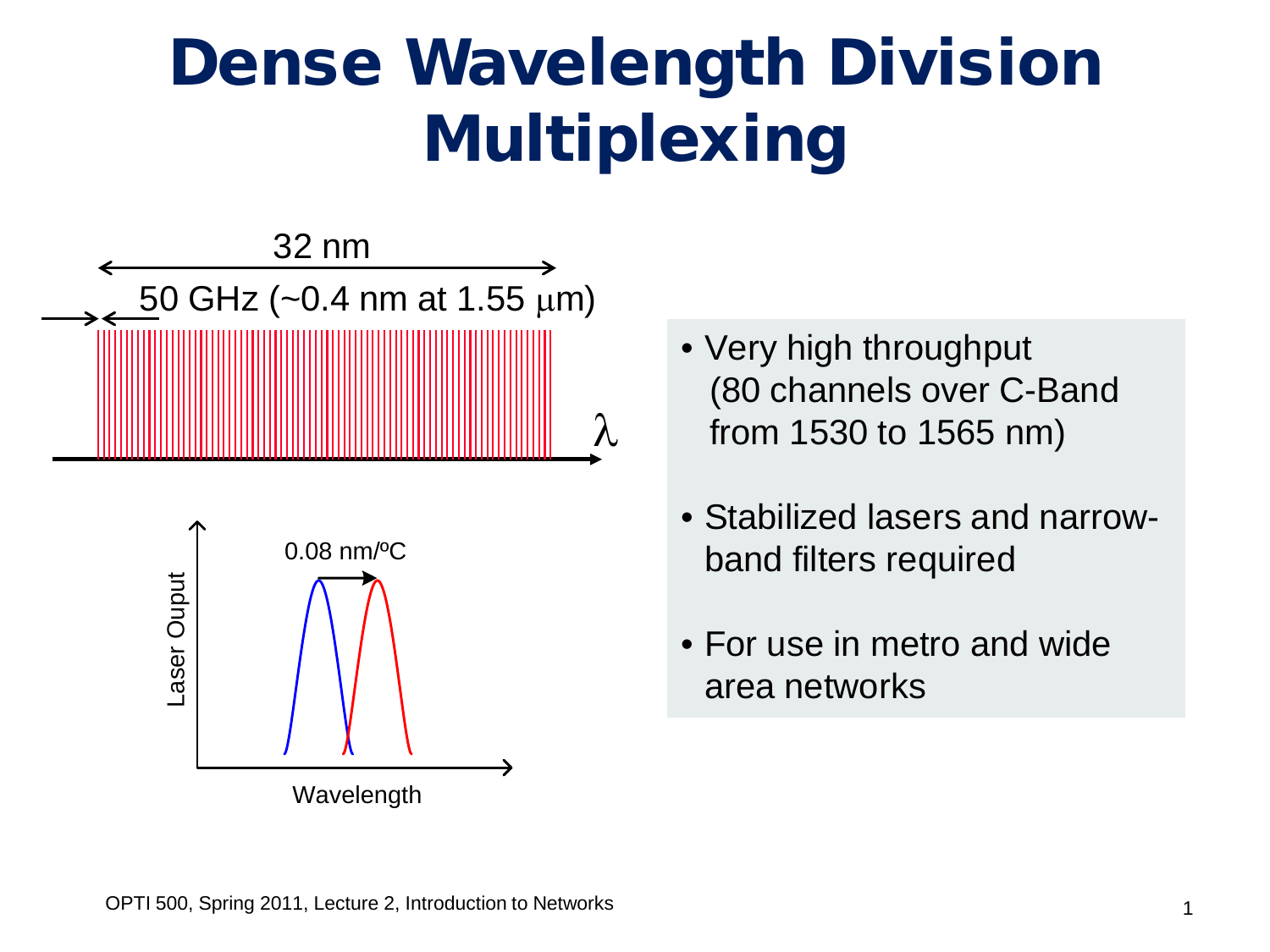## Coarse Wavelength Division Multiplexing



- Smaller number of channels and correspondingly smaller throughput
- Compatible with less expensive, un-stabilized lasers and broadband filters
- For use in local area and metropolitan networks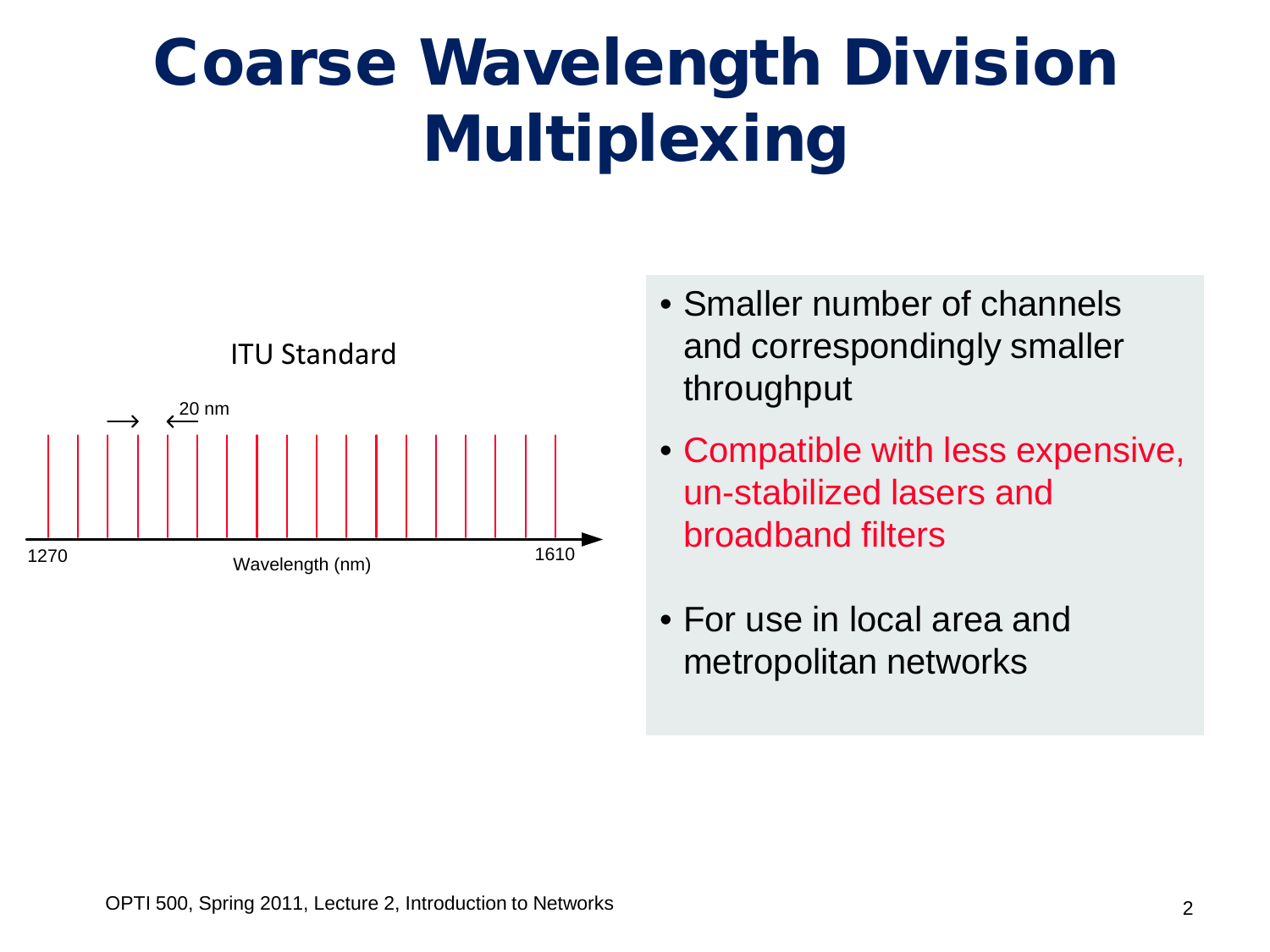

OPTI 500, Spring 2011, Lecture 2, Introduction to Networks 3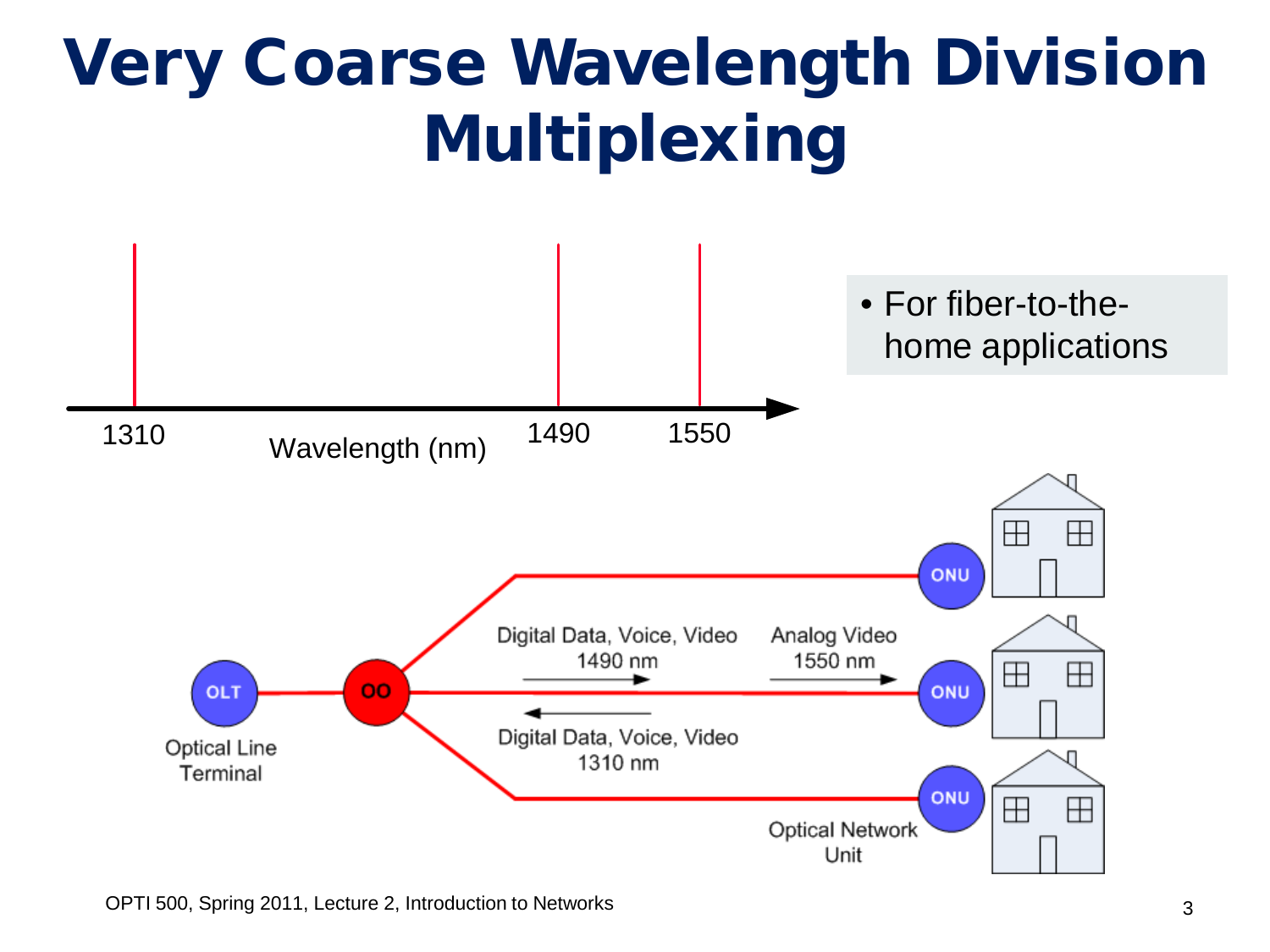#### Synchronous Optical Network (SONET) Link Protocol

Transmission Link

| <b>Signal Designation</b> | <b>Data Rate (Mbps)</b> | <b>Phone Call Capacity</b> |
|---------------------------|-------------------------|----------------------------|
| $OC-1$                    | 51.84                   | 672                        |
| $OC-3$                    | 155.82                  | 2016                       |
| <b>OC-12</b>              | 622.08                  | 8064                       |
| <b>OC-48</b>              | 2488.32                 | 32256                      |
| OC-192                    | 9953.28                 | 129024                     |
| <b>OC-768</b>             | 39,813.12               | 516096                     |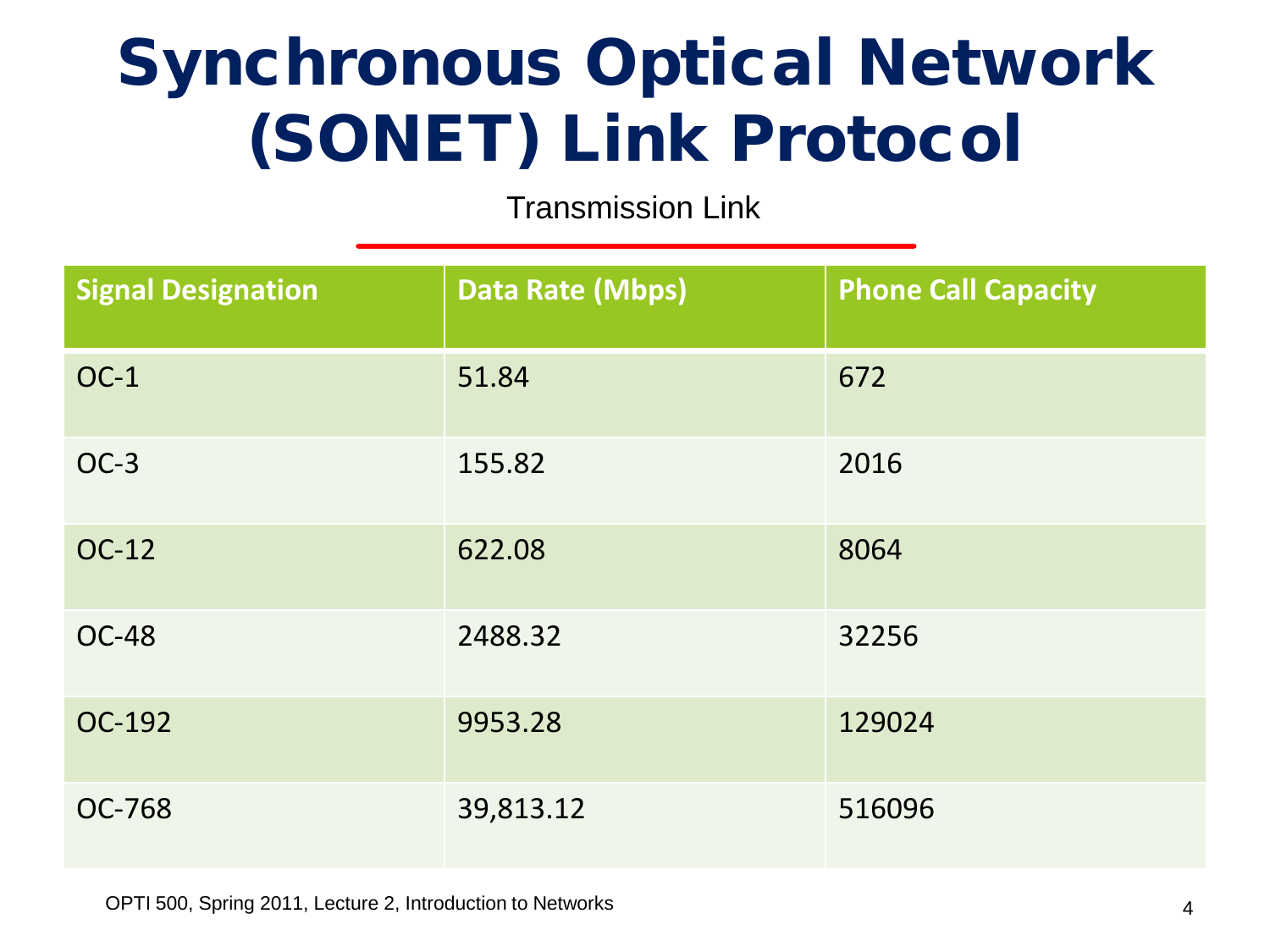## SONET versus SDH

- SONET is used in North America
- In the rest of the world the optical protocol is called Synchronous Digital Hierarchy or SDH
- SONET and SDH are the same with a some relatively minor exceptions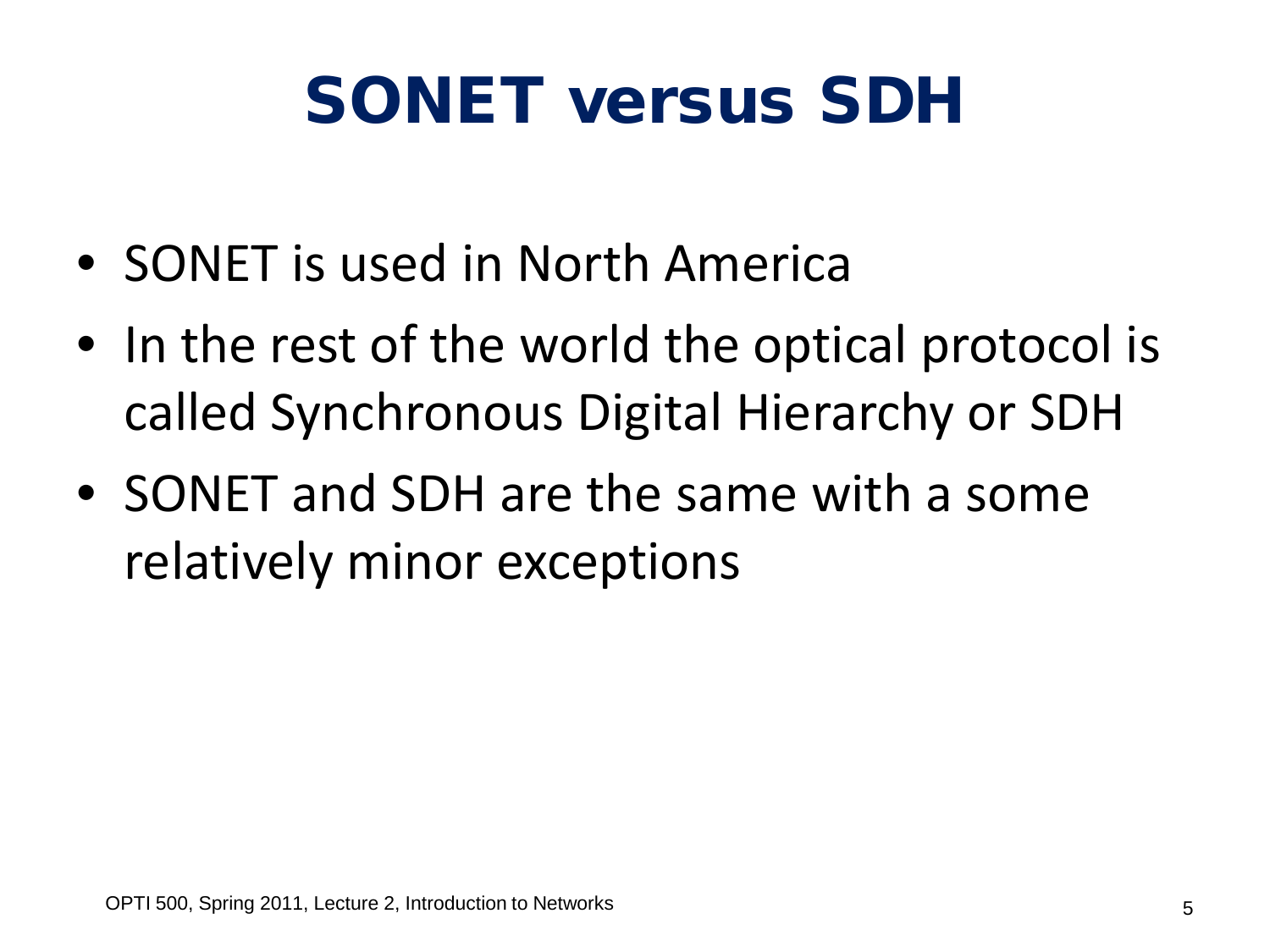#### SONET Uses Binary, Amplitude Modulated, Non-Return-to-Zero Coding

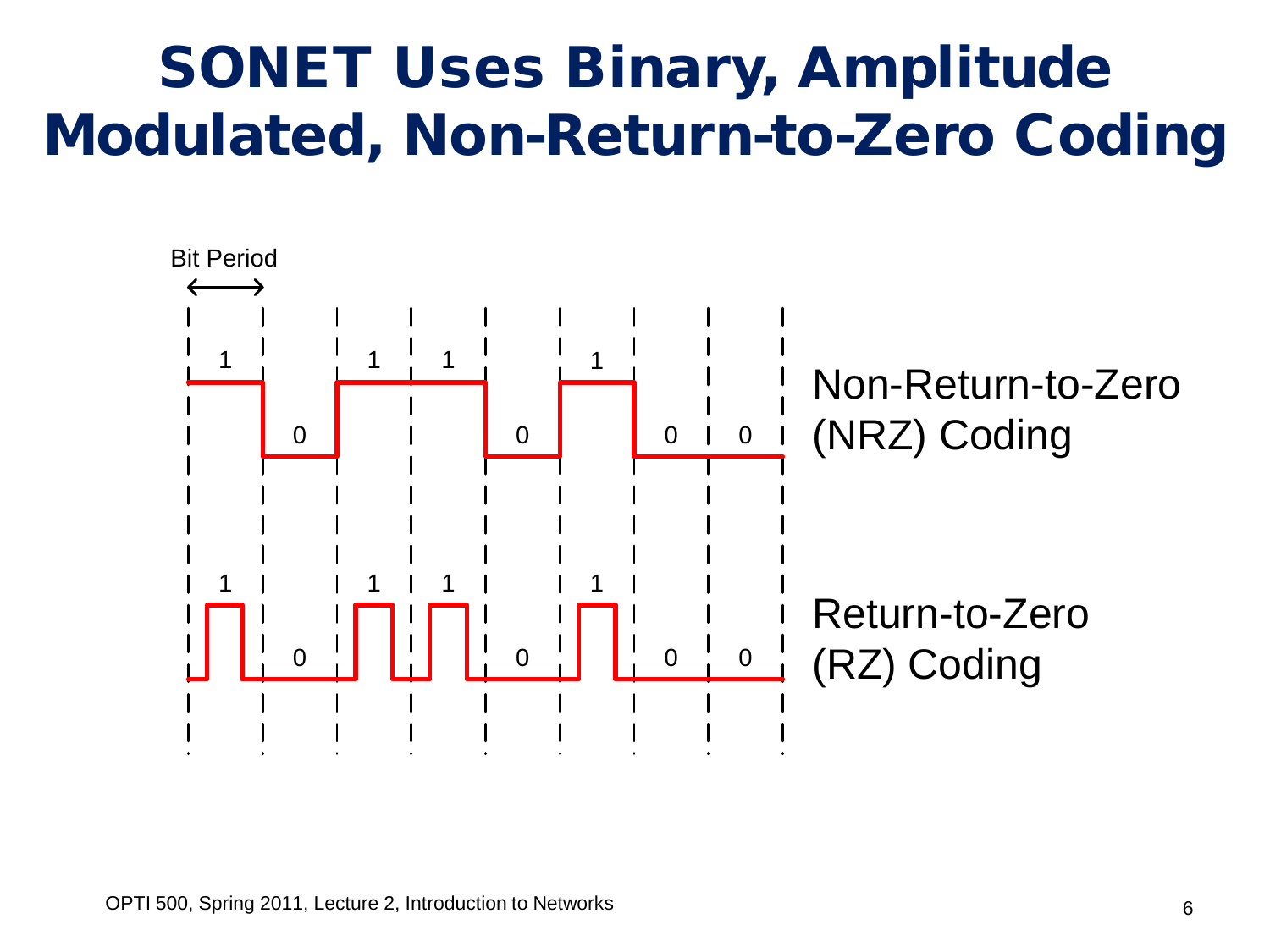# The Basic STS-1(OC-1) Frame



Data is transmitted and read row by row from left to right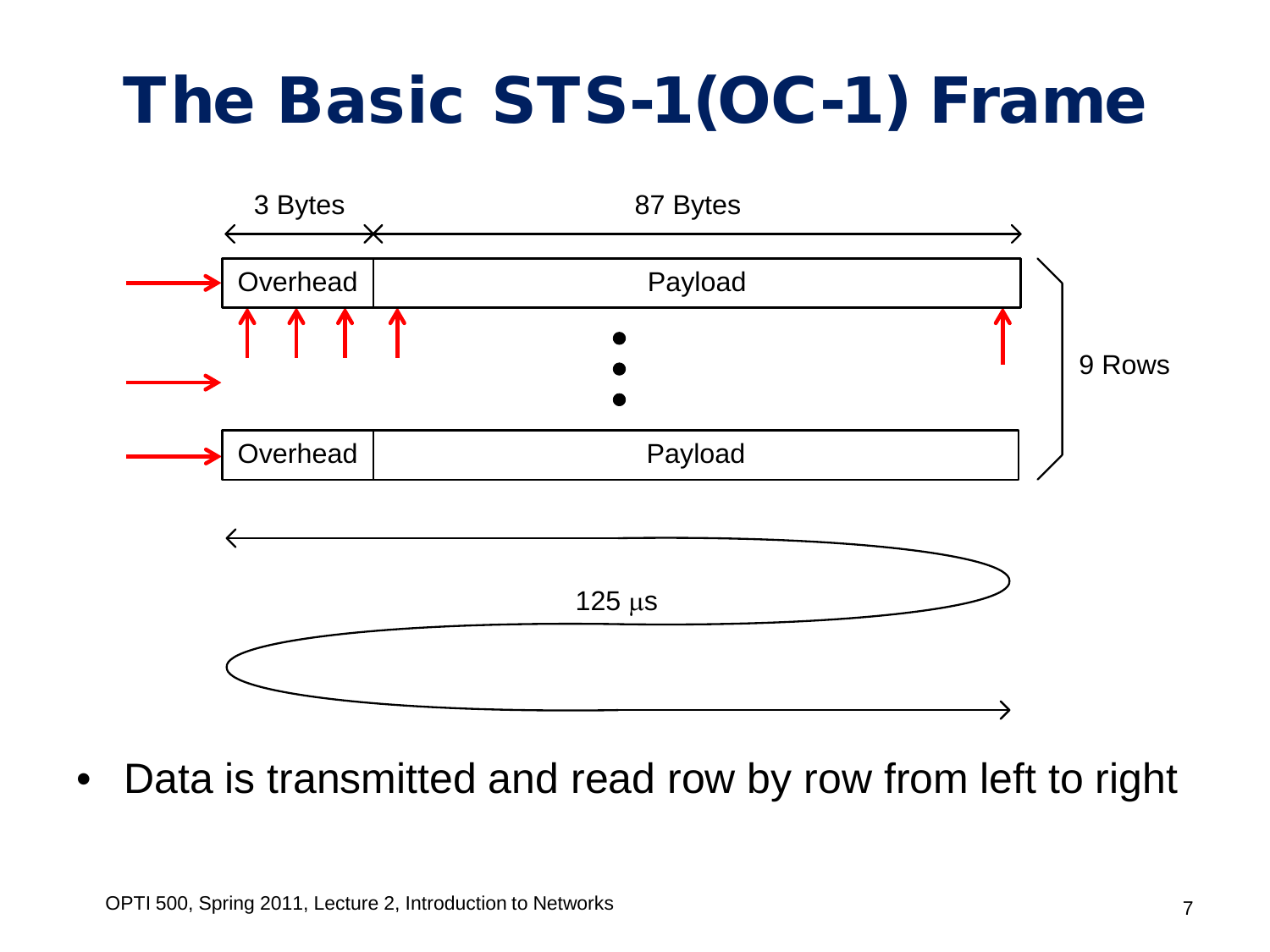## An STS-N (OC-N) Frame



- An STS-N frame is made by interleaving N STS-1 frames, each 125/N µs in length, byte by byte.
- An STS-N frame is also 125 µs in length.

OPTI 500, Spring 2011, Lecture 2, Introduction to Networks 8 and 100 minutes are set of the set of the set of the set of the set of the set of the set of the set of the set of the set of the set of the set of the set of th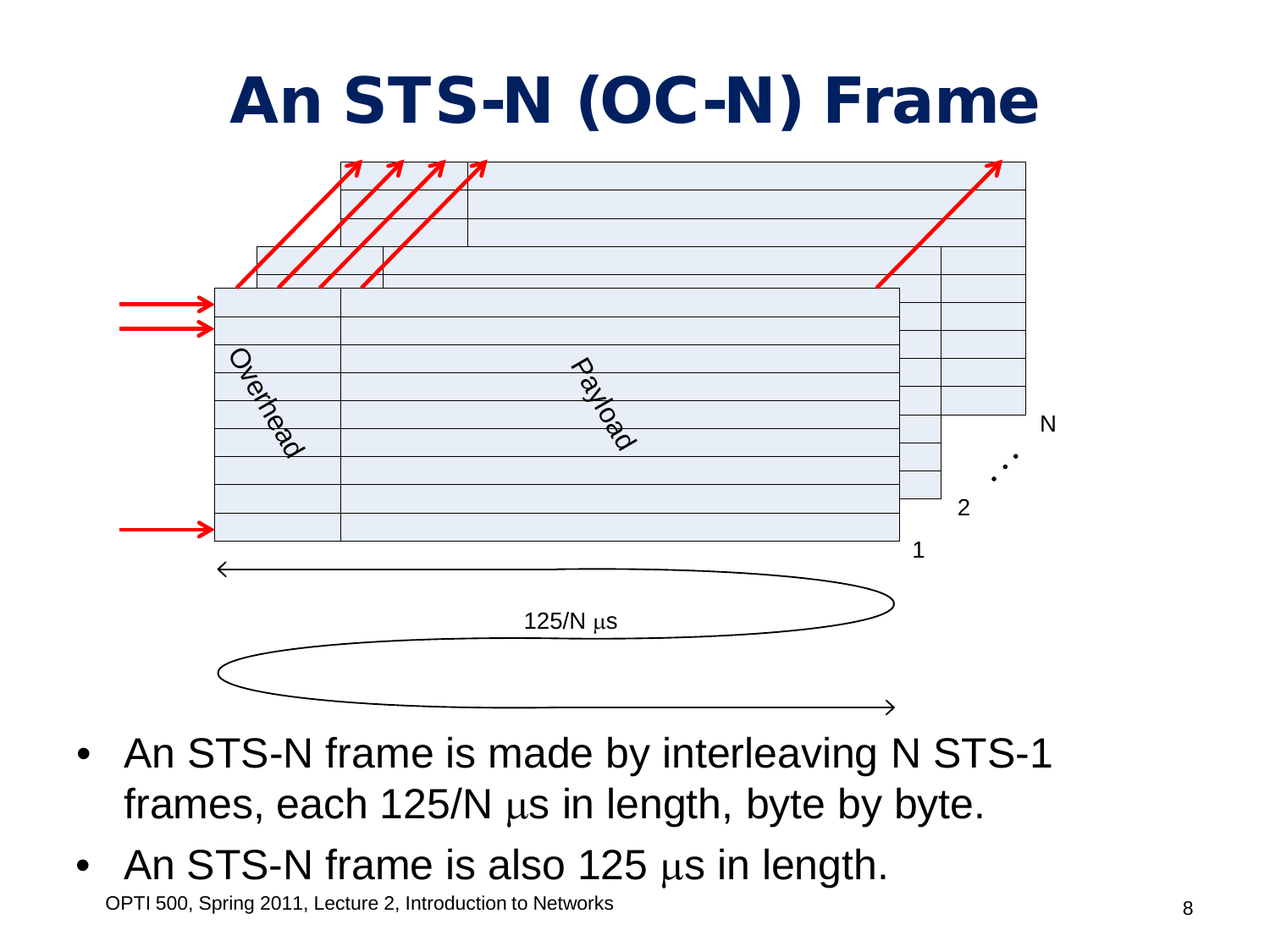# SONET Node (Network) Equipment



Terminal Multiplexer/ **Demultiplexer** 

- Combines electrical signals into optical signal
- Separates optical signal into electrical signals



Optical-to-Electricalto Optical (OEO) Regenerator

• Re-amplifies, reshapes, and retimes optical signals



#### Add/Drop Multiplexer

• Removes or adds a portion of the TDM signal.



#### Digital Cross Connect

• Connects traffic on SONET Rings